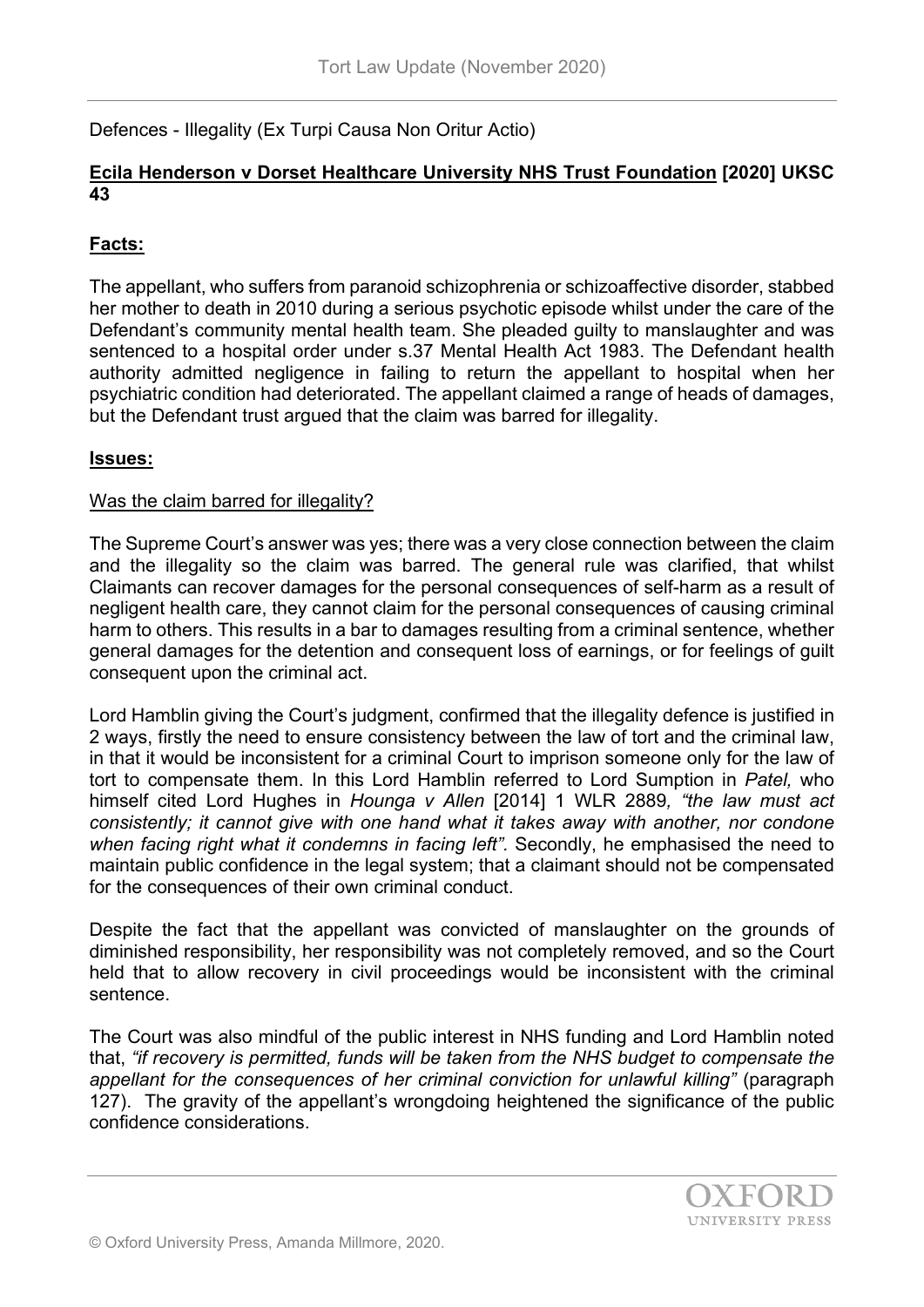Was the Court bound by the House of Lords' decision in *Gray v Thames Trains Ltd* [2009] UKHL 33?

The Supreme Court held that *Gray* remains good law and is consistent with the policy-driven approach in *Patel v Mirza.*

Whilst following the decision in *Gray,* the Court did leave open the exceptional possibility that illegality may not apply where the criminal act would not constitute "turpitude", for example where the criminal act was trivial or a strict liability offence (paragraph 112), which would be consistent with the more flexible approach in *Patel.*

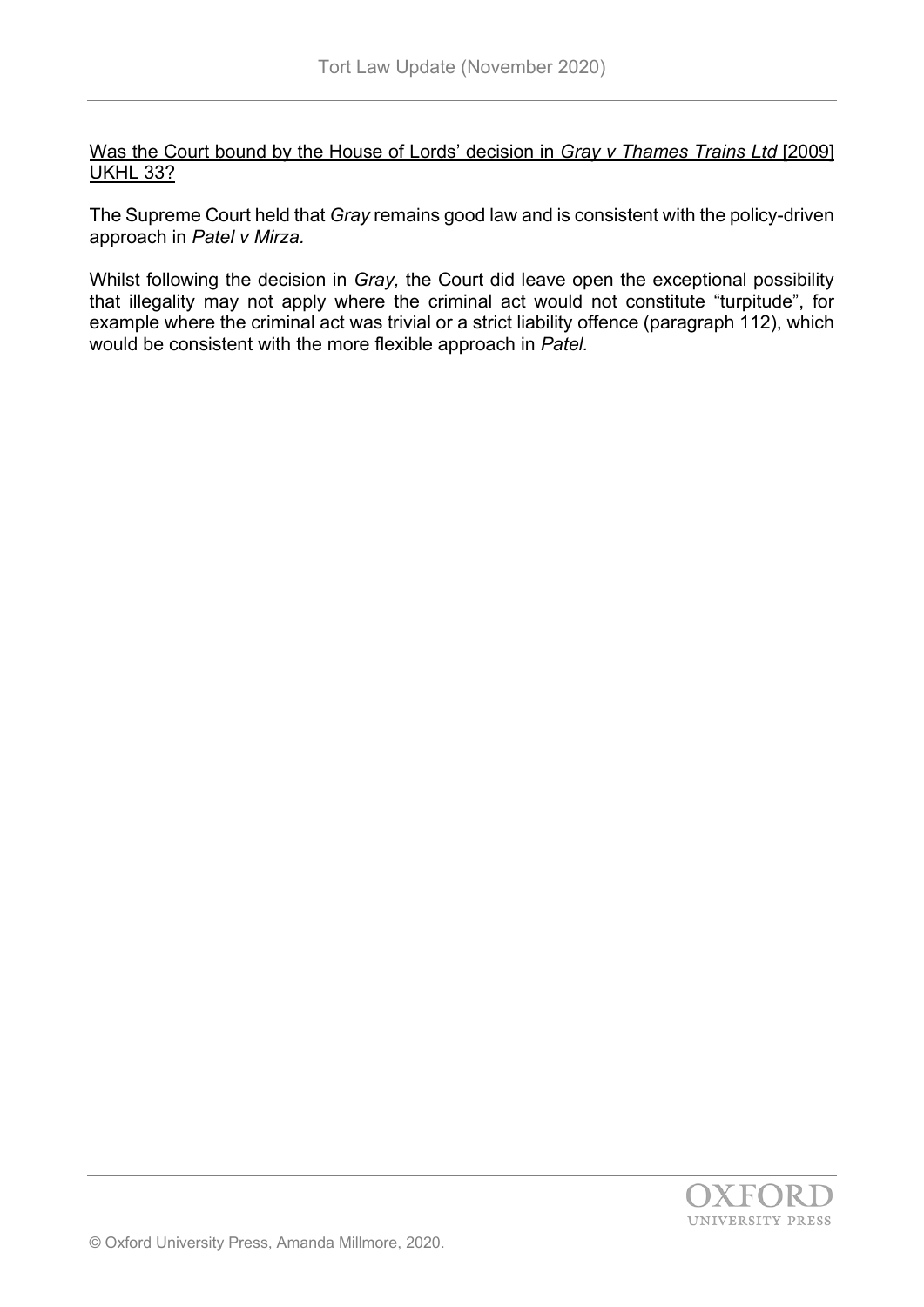### Vicarious Liability

# **Chell v Tarmac Cement and Lime Ltd [2020] EWHC 2613 (QB)**

### **Facts:**

The Claimant was the target of a practical joke by one of the Defendant's employees, while he was a site fitter sub-contractor working for the Defendant on their premises. The Claimant was injured when the Defendant's employee hit explosive pellet gun targets with a hammer close to the Claimant's head causing a loud explosion. The Claimant suffered a perforated eardrum, tinnitus and noise-induced hearing loss. There had been tensions between the employees and sub-contractors and the Claimant argued that the Defendant should have undertaken a risk assessment for the foreseeable risk of injury arising from those tensions, and otherwise were vicariously liable for the employee's actions.

#### **Issues:**

#### Was an employer vicariously liable for an employee's practical joke?

Spencer J, dismissing the Claimant's appeal, agreed with the first instance judge that the employee was engaged on a frolic of his own, and could not properly be held to be acting in the ordinary course of his employment. The pellet gun target was not work equipment and did not form part of his work. The employee's actions did not further the objectives of the employer, nor was it an act directly against the employer so the employer would not be held vicariously liable.

An employer's risk assessment would not be expected to include horseplay, ill-discipline and malice. Existing health and safety procedures on conduct would be sufficient, and it would be unreasonable to extend the employer's duty to cover horseplay.

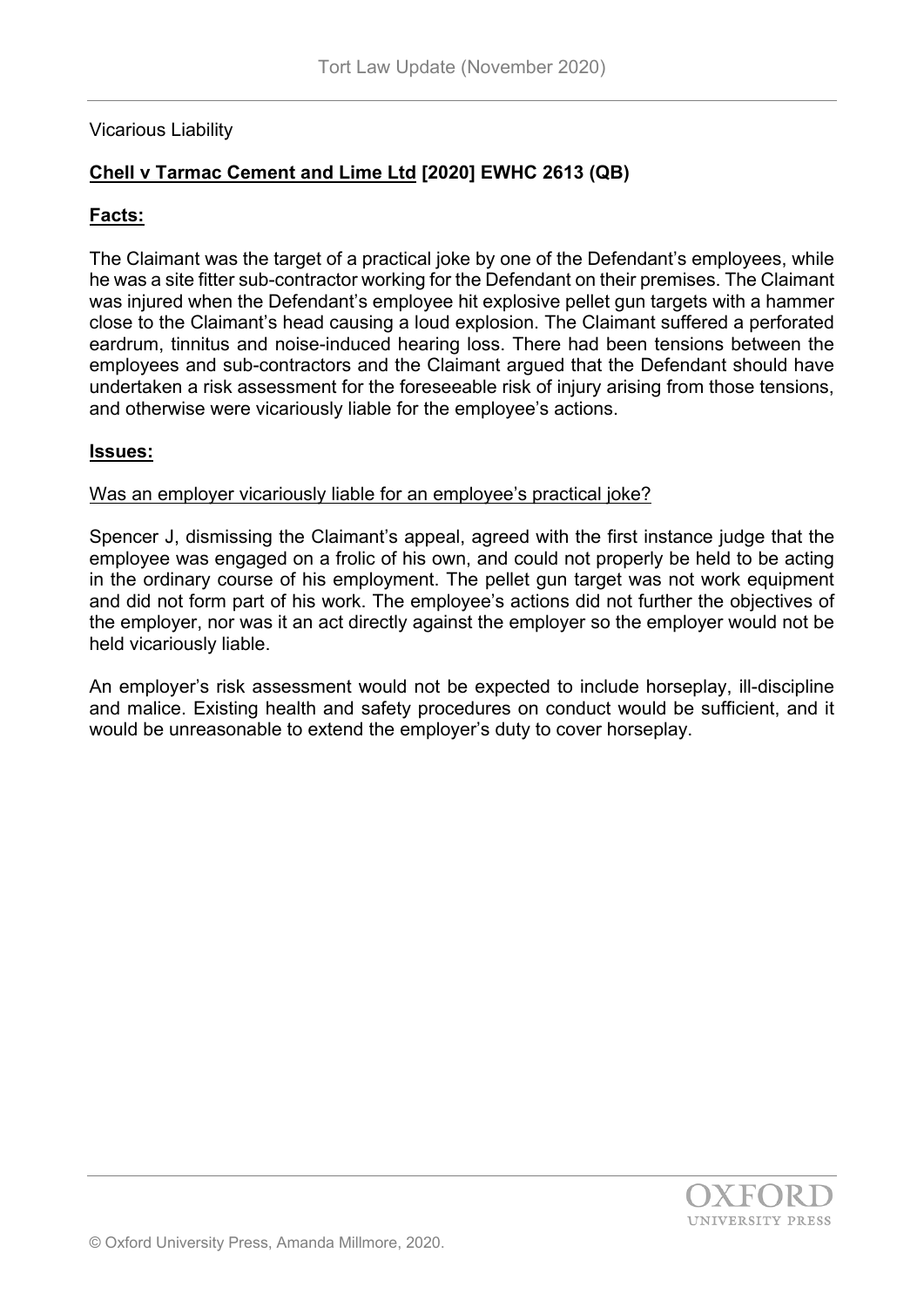### Damages

## **Swift v Carpenter [2020] EWCA Civ 1295**

### **Facts:**

The Claimant had suffered a serious injury in a road traffic accident requiring a below-knee amputation and significant leg injury. The cost of suitable accommodation was estimated to be £900,000 more than the value of her existing home. The trial judge, bound by the established law from the case of *Roberts v Johnstone* (1989) awarded the Claimant no damages under this head of accommodation claims – a nil award – to avoid overcompensating her, but granted her permission to appeal.

The Court of Appeal had to decide whether it could depart from the *Roberts v Johnstone* basis for calculating an accommodation claim.

#### **Issues:**

#### Accommodation Claims in Damages

Upon appeal, the Court decided upon a new approach, which will presumably be named a *Swift v Carpenter* award as the old formula did not meet the objective of fair and reasonable compensation. The Court of Appeal held that it had the power to intervene to revisit and alter its previous guidance as it was ineffective in achieving full compensation without overcompensation.

The new calculation is made by awarding the additional capital cost of the new property less the present market value of the reversionary interest in that property (ie. giving credit for the value of the increase at the time of death).

Using the Claimant's figures as an example:

Cost of new property =  $£2,350,000$ Value of existing property = £1,450,000 Capital shortfall = £900,000 Less the value of the reversionary interest = £900,000 x  $(1 + 5\%$  discount rate applied to Claimant's life expectancy) = £98.087 Damages Awarded = £900,000 - £98.087 = £801,913

The Defendant is seeking leave to appeal to the Supreme Court.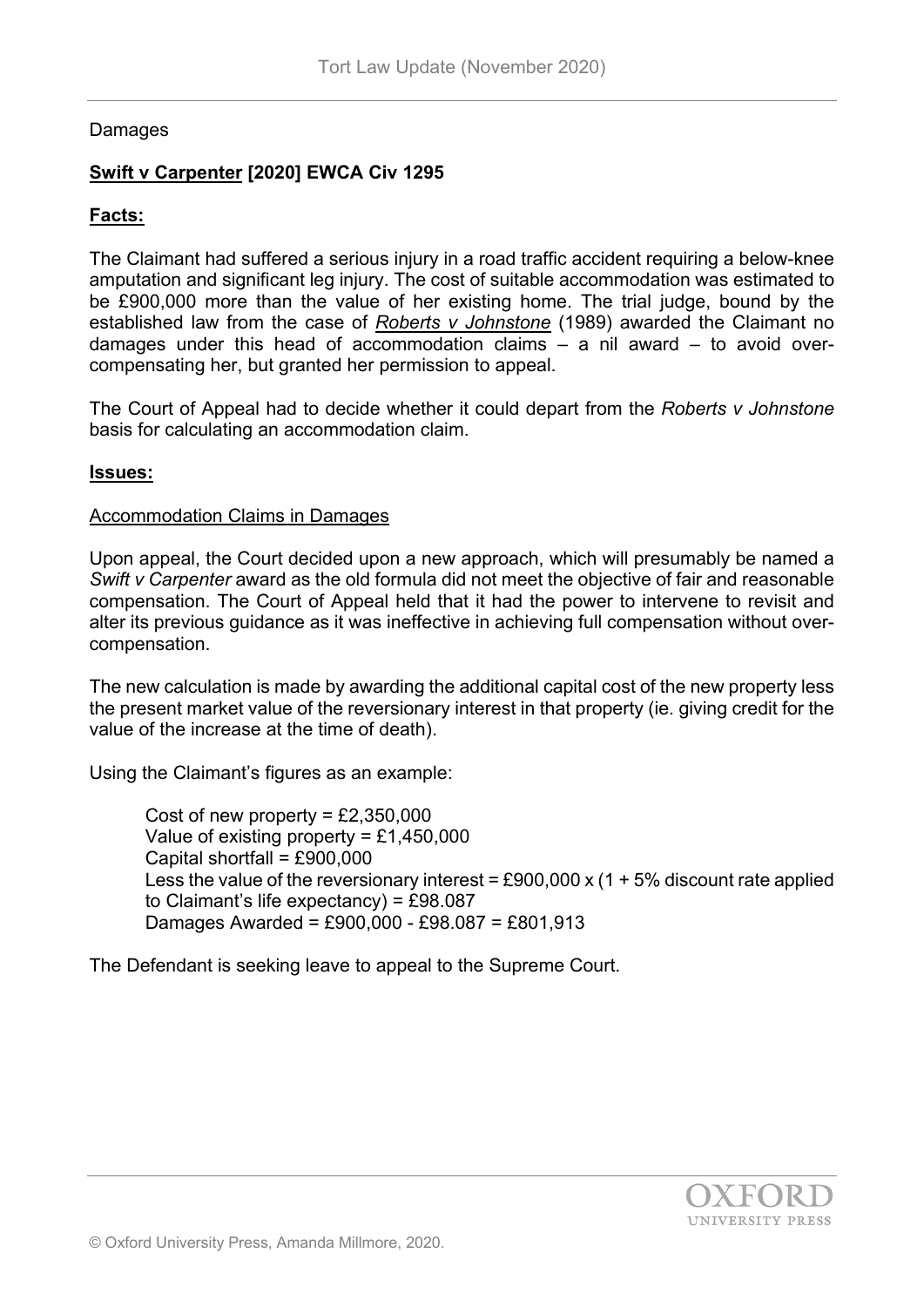#### Topic: Damages

## **Whittington Hospitals v XX [2020] UKSC 14**

### **Facts:**

The Claimant developed cervical cancer after 2 cervical smear tests and cervical biopsies which were wrongly reported by the Defendant hospital. When the errors were finally detected, the Claimant's cervical cancer was too advanced to enable her to have surgery to preserve her ability to have children. The Claimant therefore froze embryos prior to undergoing the necessary chemo-radiotherapy treatment. The Claimant and her partner wanted to have 4 children and wished to do so through surrogacy arrangements. Evidence showed that it was likely that they could have 2 children using her eggs and her partner's sperm and 2 further children using donor eggs and her partner's sperm. Surrogacy in the UK cannot be offered on a commercial basis and such arrangements are unenforceable, and the Claimant's preference was for commercial surrogacy arrangements to be undertaken in California, failing that to use non-commercial arrangements in the UK.

The Defendant hospital admitted liability. The first instance judge rejected claims for the cost of commercial surrogacy as contrary to public policy (following *Briody v St. Helen's & Knowsley Area Health Authority* [2000] EWCA Civ 1010), but allowed damages for the Claimant's own-egg surrogacies on a non-commercial basis in the UK, but not for those using donor eggs.

The Court of Appeal heard cross-appeals and found in favour of the Claimant to allow claims for commercial surrogacy and the use of donor-eggs. The Defendant hospital then appealed to the Supreme Court.

#### **Issues:**

#### Recovery of damages for surrogacy arrangements following the Defendant's negligence:

Lady Hale gave the majority judgment dismissing the Defendant hospital's appeal, confirming that *Briody* is not binding on the Court, and its persuasiveness is reduced by changing social attitudes to surrogacy and developments in the law since that case was decided.

The Court confirmed that whilst damages in tort seek to put the Claimant back in the position as if she had not been injured unless it is contrary to legal or public policy, it was reasonable to seek to remedy the loss of a womb through own-egg surrogacy if the chances of a successful outcome were reasonable. Seeking surrogacy in California does not involve a criminal offence either in the UK or abroad so is not contrary to law or public policy.

In relation to the donor-egg surrogacy claim, contrary to *Briody* this should be allowed, as this is the closest it is possible to get to putting the Claimant in the position she would have been in if she had not been injured. Damages for the reasonable costs of donor surrogacy would therefore be recoverable if the arrangement has reasonable prospects of success. Lady Hale emphasised the developments in what the law considers constitutes a family (paragraph 30).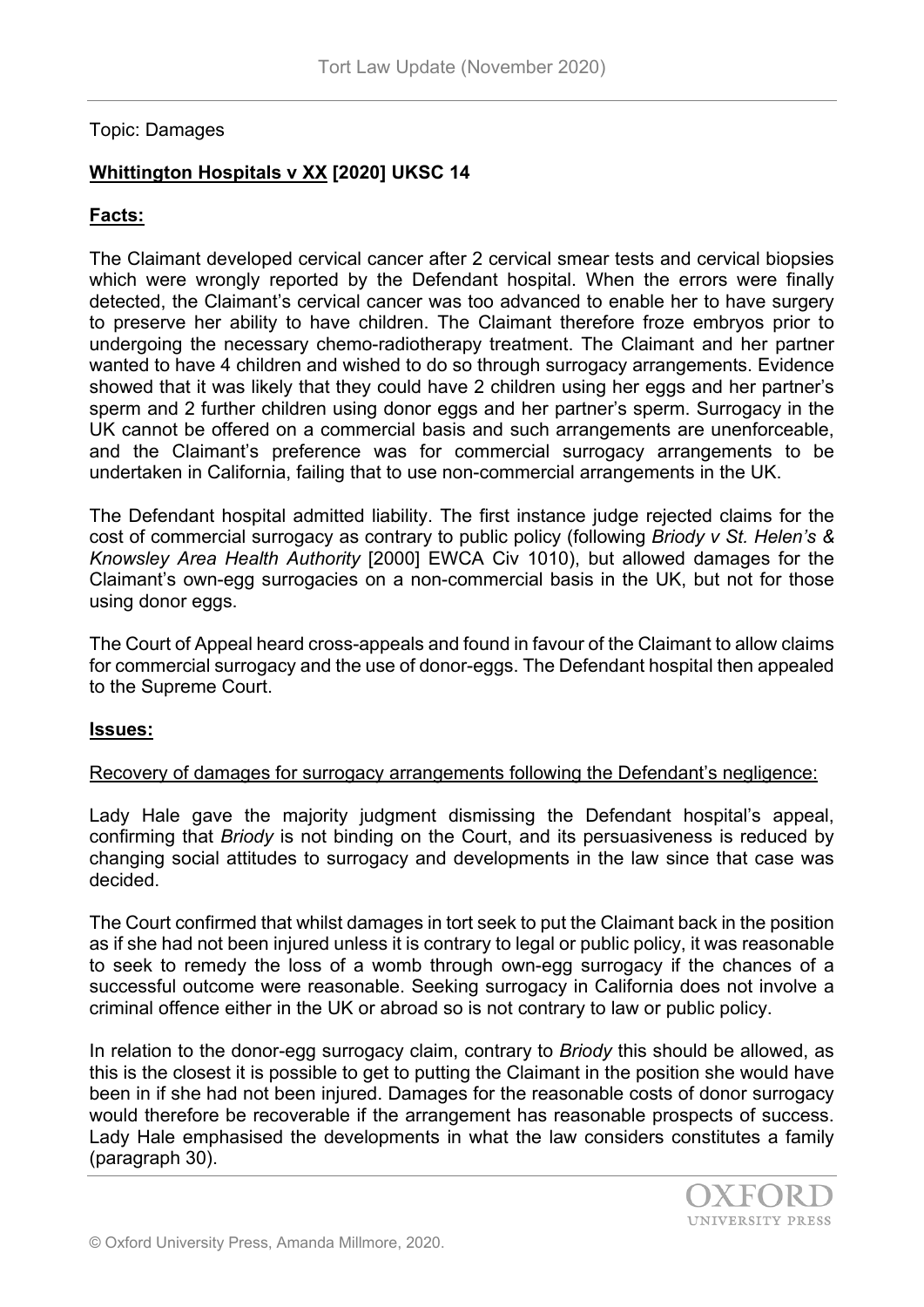Finally, Lady Hale confirmed that awards of damages for foreign commercial surrogacy arrangements are no longer considered contrary to public policy. Factors limiting the availability and extent of such awards are that the costs involved and treatment programme must be reasonable and it must be reasonable for the Claimant to seek foreign commercial surrogacy arrangements rather than non-commercial arrangements in the UK.

On this final point Lord Carnwarth dissented (and Lord Reed agreed), he felt that there was a principle of legal coherence and whilst there were developments in the law, commercial surrogacy remained illegal in the UK, which led to the refusal of damages in *Briody*, and legal coherence therefore required damages to be refused (paragraphs 55-68).

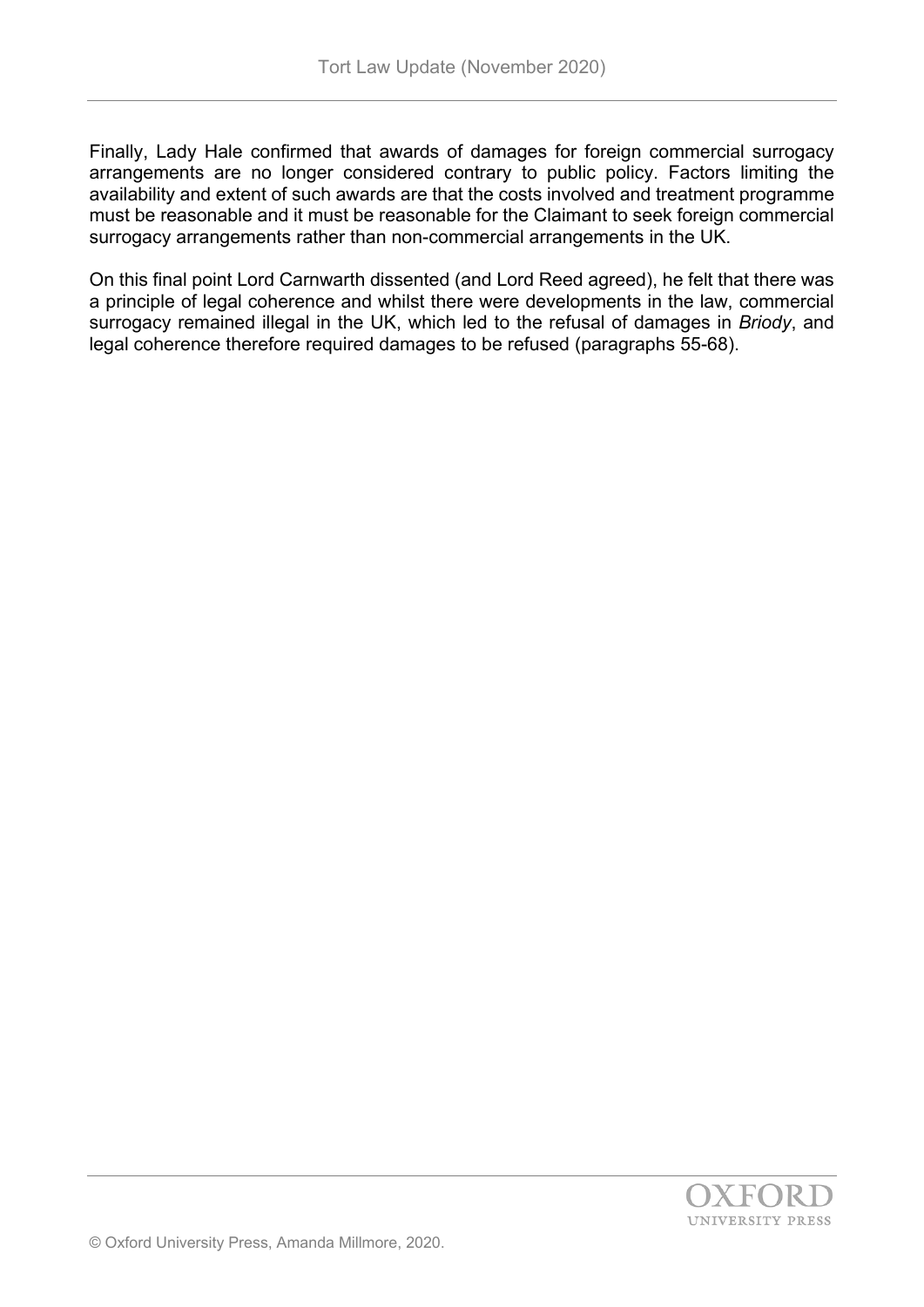Negligence/Breach of Statutory Duty – Breach of Duty – Burden of Proof

## **Smithson v Lynn & North Yorkshire County Council [2020] EWHC 2517 (QB)**

### **Facts:**

The Claimant was a passenger in the First Defendant's car when he skidded on ice and lost control before colliding with a tree. The First Defendant blamed the Second Defendant local authority for failing to prevent the formation of ice on the road and issued Part 20 proceedings seeking a contribution/indemnity under s.1(1) of the Civil Liability (Contribution) Act 1978.

On the night of the accident, 5 accidents occurred on the same road (which is approximately 3 miles long), the police gave evidence at trial that 2 of the previous accidents occurred on the same bend as the final accident in which the Claimant was injured. Prior to this index accident the police had made 2 requests that night to the Second Defendant local authority to grit the road, as there was black ice, possibly due to a water leak. The Second Defendant refused to grit the road as it was not a priority route and would not agree to an ad hoc spot gritting.

### **Issues:**

### Reasonable Practicability

HHJ Gosnell (sitting as a Judge of the High Court) held that if the road was not due to be gritted until the following morning, it might be said to be foreseeable that another accident might occur during the intervening time. It was not reasonably practicable though for the Second Defendant to grit every mile of public highway that it was responsible for every time that temperatures were likely to fall below freezing.

He held that it was clear from the 5 accidents on the road that night that the Second Defendant (as the relevant highway authority) had not ensured safe passage along the road due to the snow and ice. The only issue was whether the local authority had done what was reasonably practicable, and the burden of proving that fell upon the local authority, and on the facts they had failed to do so.

The quantum of risk was identifiable as the possibility of a serious road traffic accident may occur if the road was not gritted, but the likely cost (both financial and in terms of manpower) to ameliorate that risk did not seem particularly significant. On the balance of probability the local authority was in breach of their statutory duty under s.41(1A) of the Highways Act 1980.

#### Apportionment of Liability

In the circumstances the First Defendant was negligent, driving too fast for the wintery conditions. If he had driven more slowly then it is likely that he would not have lost control of his car and the Claimant would not have been injured. Equally, if the local authority had spot gritted the accident scene then it is unlikely that the First Defendant would have lost

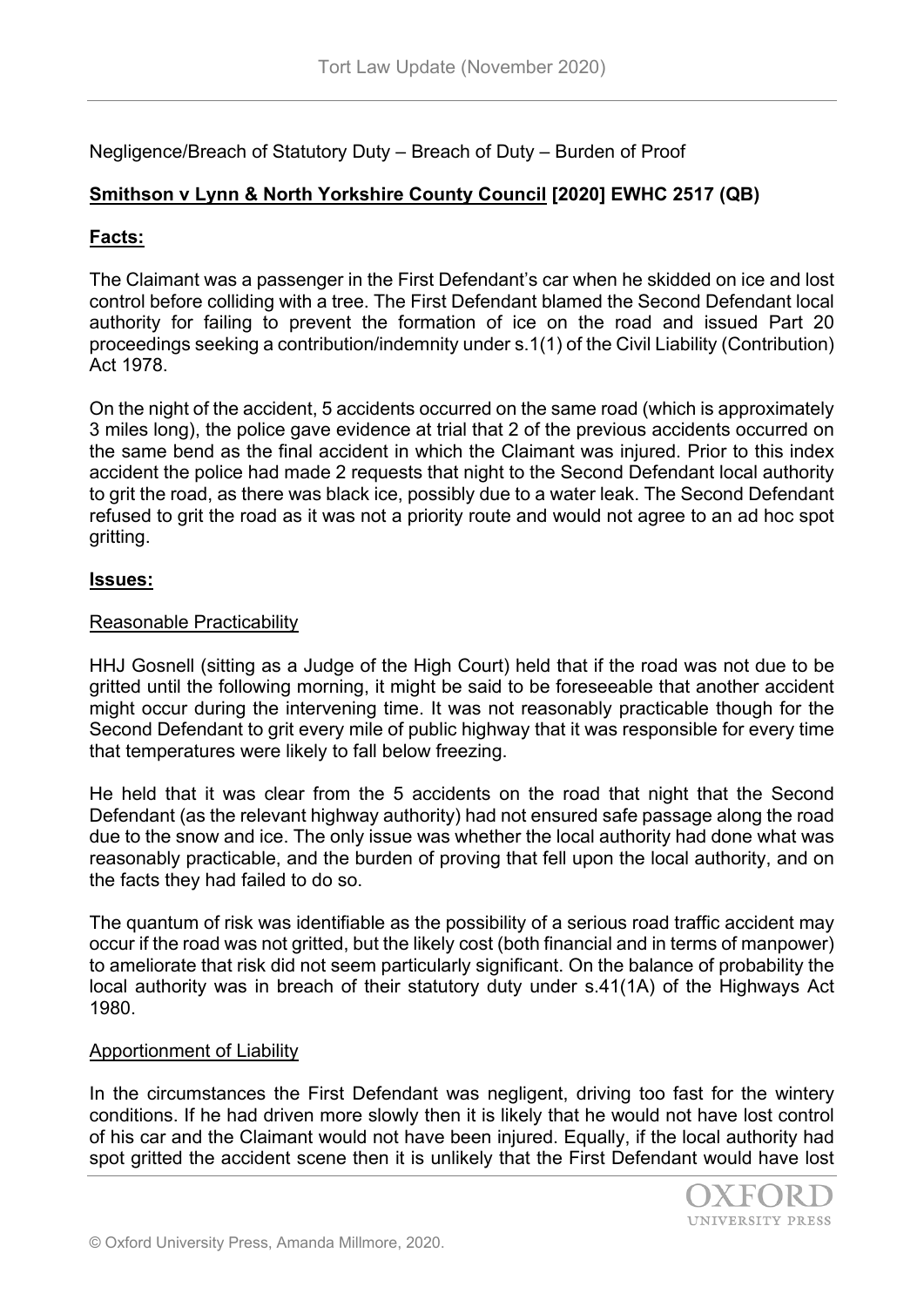control of his car. The Court found that the local authority Second Defendant was two thirds to blame, and the First Defendant one third to blame. Liability was apportioned accordingly.

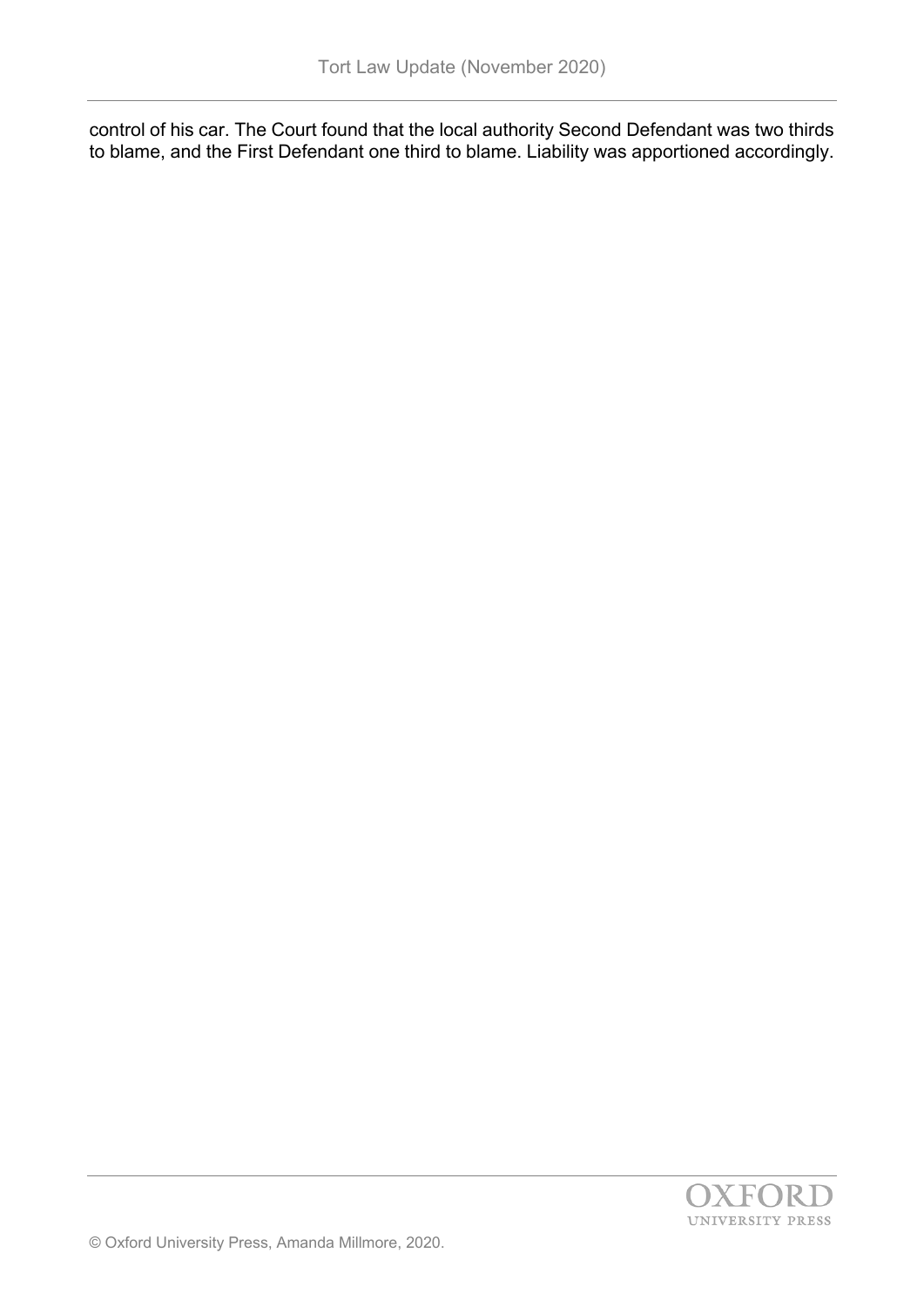Defences - Contributory Negligence

## **Campbell (A protected party who proceeds by his father and litigation friend Donald Campbell) v Advantage Insurance Company Ltd [2020] EWHC 2210 (QB)**

## **Facts:**

The Claimant had been drinking alcohol at a nightclub with 2 brothers, Dean and Aaron Brown. The Claimant was assisted to get into Dean's car and placed in the front passenger seat. The Brown brothers returned to the club continuing drinking for an hour or so. Evidence on the balance of probabilities was that Dean had assisted the Claimant from the front passenger seat into the back seat before driving and then crashing into an articulated lorry killing Dean. The Claimant, who was most likely lying down, survived but suffered serious injuries. The Defendant admitted primary liability but alleged contributory negligence on the basis that the Claimant had knowingly allowed himself to be driven by Dean who he knew, or ought to have known, was too intoxicated to drive, and because the Claimant was not wearing a seatbelt.

#### **Issues:**

#### How should contributory negligence be assessed in a case of self-induced intoxication?

The case was heard by HHJ Robinson (sitting as a High Court judge) who considered whether the Claimant had capacity to consent to being moved into the back seat of the car and to being driven by Dean. He determined that the question of capacity is both time and issue specific. The Court decided that if the Claimant had capacity to consent to changing position within the car, then he also had capacity to consent to being driven in the car, knowing that it was Dean's car and Dean was likely to drive it.

The judge held that self-induced intoxication was a different situation to someone being ill or of unsound mind for whom contributory negligence would not apply.

The judge considered that the Claimant had capacity to decide whether to wear a seatbelt and had decided not to do so. He then considered the famous seatbelt case of *Froom v Butcher*, but the evidence did not show that wearing a seatbelt would have made a considerable difference to the injuries.

The judge assessed contributory negligence at 20% on the basis that there was no evidence of prior agreement that Dean would drive the Claimant home, that the Claimant was not present throughout the time of Dean drinking alcohol, and that the decision to be driven by Dean was taken without a great deal of thought.